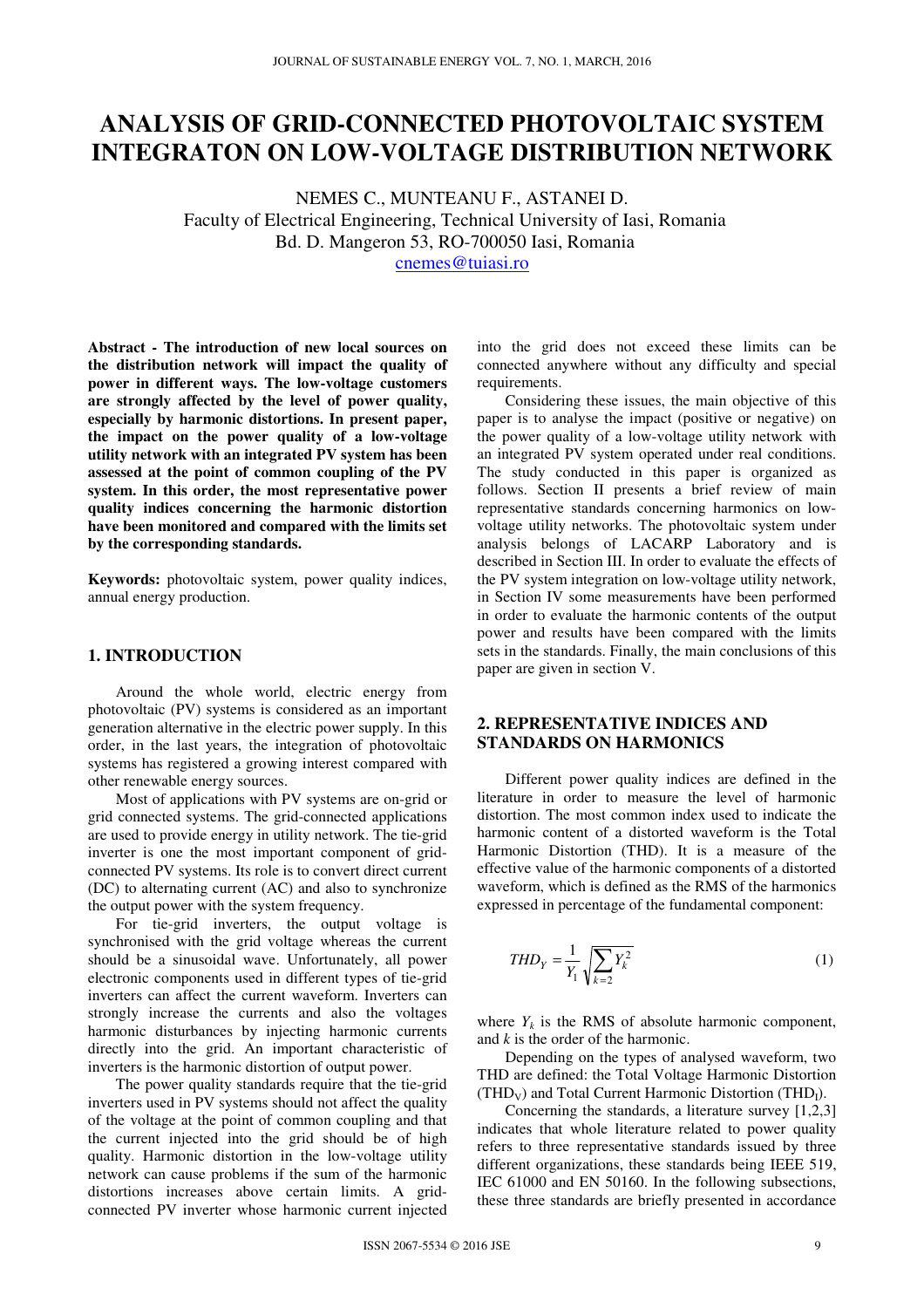with the main subject of paper, focused only on disturbance at low-voltage level.

#### **a) Standard IEEE 519**

Standard IEEE 519-1992 specifies limits of total harmonic distortion and also the level of each individual harmonic component. Recommended limits are provided for both voltage and current harmonic distortions.

According to IEEE 519, harmonic voltage distortion on power systems limited the total harmonic distortion to 5% and each individual harmonic distortion to 3%. Furthermore, the standard establishes the limits of harmonic current distortion at the point of common coupling (PCC). The limits dependent on the ration of short-circuit current to maximum load current at the PCC. Table 1 indicate the harmonic current limits and  $THD<sub>I</sub>$  at the point of common coupling at voltages below 69 kV. For voltage from 69 to 161 kV, the limits are 50% of the limits above. A case-by-case evaluation is required for PCCs of 161 kV and above. As can be seen, Table 1 summarised only the odd harmonics, even harmonics being limited to 25 % of the above odd harmonic limits.

**Table 1. Levels for individual harmonic current in the low-voltage network (IEEE 519-1992)** 

| Harmonic order (only odd harmonics) |      |                 |                 |     |            |                  |
|-------------------------------------|------|-----------------|-----------------|-----|------------|------------------|
| $I_i/I_L$                           | k<11 | $11 \le k < 17$ | 17≤k<23 23≤k<35 |     | $35 \le k$ | THD <sub>t</sub> |
| < 20                                |      |                 | 15              | 0.6 | 0.3        |                  |
| $20 - 50$                           |      | 3.5             | 2.5             |     | 0.5        |                  |
| 50-100                              | 10   | 4.5             |                 | 1.5 | 0.7        | 12               |
| 100-1000                            | 12   | 5.5             |                 |     |            | 15               |
| >1000                               |      |                 |                 | 25  |            |                  |

For stronger low-voltage networks, with typically larger short-circuit ratio values, are allowed higher percentages of harmonic current than for the weaker networks with smaller short-circuit ratio values. As can be seen, the least restrictive limits of total current harmonic distortion is 20%, whilst for the individual harmonic current distortion at PCC is 15 %. These values are expressed as the percentage of the fundamental current.

### **b) Standard IEC 61000**

The IEC 61000 series contains six parts, each of them including others standards and technical reports. The most commonly used references for power quality for low-voltage utility network are IEC 61000-2-2, IEC 61000-3-2 and 61000-3-4, respectively.

**Table 2. Compatibility levels for individual harmonic voltage in the low-voltage network (IEC 61000-2-2)** 

| ັ<br>ີ                |                   |                          |                |                |                |  |
|-----------------------|-------------------|--------------------------|----------------|----------------|----------------|--|
| <b>Odd Harmonics</b>  |                   |                          |                | Even harmonics |                |  |
| Not Triplen Harmonics |                   | <b>Triplen Harmonics</b> |                |                |                |  |
| Order                 | Harmonic          | Order                    | Harmonic       | Order          | Harmonic       |  |
| k                     | voltage $(\%)$    | k                        | voltage $(\%)$ | k              | voltage $(\%)$ |  |
| 5                     | 6                 | 3                        | 5.0            | $\overline{c}$ |                |  |
| 7                     | 5                 | 9                        | 1.5            | 4              |                |  |
| 11                    | 3.5               | 15                       | 0.3            | 6              | 0,5            |  |
| 13                    | 3                 | 21                       | 0.2            | 8              | 0.5            |  |
| 17                    | 2                 | >21                      | 0.2            | 10             | 0.2            |  |
| 19                    | 1.5               |                          |                | 12             | 0.2            |  |
| 23                    | 1.5               |                          |                | >12            | 0.2            |  |
| 25                    | 1.5               |                          |                |                |                |  |
| >25                   | $0.2 + 1.3.25$ /k |                          |                |                |                |  |

Standards IEC 61000-3-2 and 61000-3-4 are in accordance with IEC 61000-2-2 that indicates the compatibility levels for individual harmonic voltages in the low-voltage network, these levels being tabulated in Table 2. The  $THD_V$  of the supply voltage including all harmonics up to the  $40<sup>th</sup>$  order have to be less than  $8\%$ .

Concerning harmonic current distortion in lowvoltage utility networks, both IEC 61000-3-2 and 61000- 3-4 define limits for individual harmonic current for equipment drawing input current of up to and including 16 A per phase whilst the second one includes equipment with a rated current greater than 16 per phase, respectively.

Furthermore, IEC 61000-3-2 includes a classification of load into four categories and the limits of harmonic currents depend on these categories. Table 3 reports limits of harmonic currents for all four classes, for equipment drawing input current of up to and including 16 A per phase.

**Table 3. Limits of harmonic current in accordance with IEC 61000-3-2** 

| $\overline{\phantom{0}}$ |                             | Max. permissible harmonic current order |                    |                              |         |
|--------------------------|-----------------------------|-----------------------------------------|--------------------|------------------------------|---------|
|                          |                             | Class A                                 | Class B            | Class <sub>C</sub>           | Class D |
|                          |                             | (A)                                     | (A)                | $(\% \text{ of fund.})$      | (mW/A)  |
|                          | 3                           | 2.3                                     | 3.45               | $30 \cdot P_{over}F_{actor}$ | 3.4     |
| Odd<br>order k           | 5                           | 1.14                                    | 1.71               | 10                           | 1.9     |
|                          |                             | 0.77                                    | 1.155              |                              | 1.0     |
|                          | 9                           | 0.4                                     | 0.6                |                              | 0.5     |
|                          | 11                          | 0.33                                    | 0.495              | 3                            | 0.35    |
|                          | 13                          | 0.21                                    | 0.315              | 3                            | 3.85/13 |
|                          | 15-39                       | $0.15 \cdot 15/k$                       | $0.225 \cdot 15/n$ | 0.15                         | 3.85/k  |
| Even<br>order            | $\mathcal{D}_{\mathcal{L}}$ | 1.08                                    | 1.62               | 2                            |         |
|                          |                             | 0.43                                    | 0.645              |                              |         |
|                          |                             | 0.30                                    | 0.45               |                              |         |
|                          | $8-40$                      | $0.23 \cdot 8/k$                        | $0.345 \cdot 8/n$  |                              |         |

According to IEC 61000-3-4, the maximum harmonics current limits for equipment with a rated current greater than 16 A per phase, are tabulated in Table 4.

**Table 4. Limits of harmonic current in accordance with IEC 61000-3-4** 

|    | Odd order k Max. permissible | Odd order k | Max. permissible |  |
|----|------------------------------|-------------|------------------|--|
|    | harmonic current             |             | harmonic current |  |
|    | order $(\% )$                |             | order $(\% )$    |  |
| 3  | 21.6                         | 19          | 1.1              |  |
|    | 10.7                         | 21          | 0.6              |  |
|    | 7.2                          | 23          | 0.9              |  |
|    | 3.8                          | 25          | 0.8              |  |
| 11 | 3.1                          | 27          | 0.6              |  |
| 13 | 2                            | 29          | 0.7              |  |
| 15 | 0.7                          | 31          | 0.7              |  |
|    | 1.2                          | 33          | 0.6              |  |

#### **c) Standard EN 50160**

Standard EN 50160 specifies voltage characteristics in LV and MV distribution systems at the customers' terminals, under normal operating conditions. The values of individual harmonic voltages in the low-voltage utility network, for orders up to 25, are tabulated in Table 5 as percentage of the fundamental voltage. The total voltage harmonic distortion including all harmonics has to be less than 8% for 95% of the time of week.

Romania has adopted EN 50160 standard as the basis for national quality regulation on public distribution systems [3].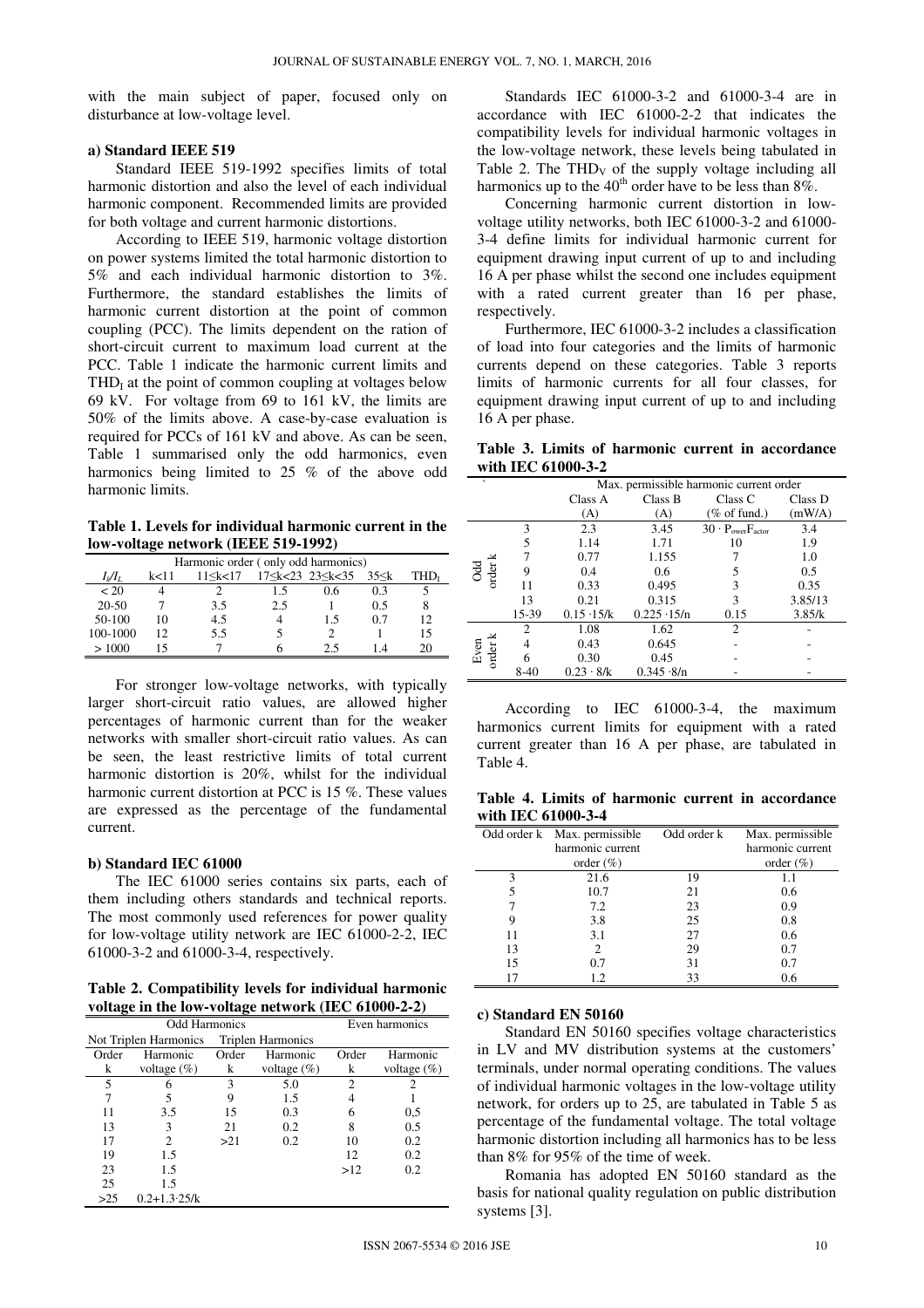| Table 5. Values of individual harmonic voltages in the |  |
|--------------------------------------------------------|--|
| low-voltage networks (EN 50160)                        |  |

| Odd harmionics        |                |                    |                | Even harmonics              |                |
|-----------------------|----------------|--------------------|----------------|-----------------------------|----------------|
| Not Triplen Harmonics |                | Triplen Harmonics. |                |                             |                |
| Order k               | Harmonic       | Order k            | Harmonic       | Order k                     | Harmonic       |
|                       | voltage $(\%)$ |                    | voltage $(\%)$ |                             | voltage $(\%)$ |
| 5                     |                | 3                  | 5,0            | $\mathcal{D}_{\mathcal{L}}$ | 2,0            |
|                       |                |                    | 1,5            |                             | 1,0            |
| 11                    | 3,5            | 15                 | 0,5            | $6 \div 24$                 | 0,5            |
| 13                    | 3              | 21                 | 0,5            |                             |                |
| 17                    | 2              |                    |                |                             |                |
| 19                    | 1,5            |                    |                |                             |                |
| 23                    | 1,5            |                    |                |                             |                |
| 25                    | 1,5            |                    |                |                             |                |

EN 50160 Standard limits individual harmonic voltage distortion but does not specify current harmonics requirements for power quality in the public distribution system.

# **3. LACARP PHOTOVOLTAIC SYSTEM**

The photovoltaic system under analysis is located in Iasi, Romania, belonging of Faculty of Electrical Engineering, Technical University of Iasi, as part of LACARP Laboratory, a modern research laboratory developed as result of a research project of Power Engineering Department (see Fig. 1).



**Fig. 1. View of LACARP PV system** 

The PV system is developed in order to operate as a grid connected as well as a stand-alone PV system, depending on research objectives. In this paper are evaluated the power quality indices of PV system as a grid-connected system.

The PV system has an installed capacity of  $3 \text{ kW}_{p}$ , being consisted of 12 polycrystalline silicon modules, SM-250PC8 manufactured by S-Energy. The PV modules are arranged in one string being connected to a Sunny Boy 3000 TL single-phase inverter, the inverter being tied by national grid to 0.4 kV (Fig. 2). The threeline electrical diagram of PV system is shown in Fig. 3. The inverter is equipped with an OptiTrack Global Peak management system with allows to find and use the optimal operating point of partially shaded PV modules.



**Fig. 2. Sunny Boy and Sunny Island inverters** 



**Fig. 3. Three-line diagram of LACARP PV system** 

Concerning the distortion limits, the technical data of inverter indicate a total harmonic distortion of the output current below 4%, for a total harmonic distortion of the output voltage up to 2% and an output power higher than 50% of the rated power.

The PV system is in operation since December 2013 and it has been continuously monitored, complete operation data for the years 2014 and 2015 being summarised in Fig. 4. The output power database has been recorded using a Sunny WebBox module, which ensures an interface between PV system and operator, providing information about the hourly, daily, monthly and annual energy production.



**Fig. 4. Monthly energy production of PV system** 

Furthermore, the PV performance ratio has been carried out, its value being distributed within the range of 8.5–69.2%, and the annual value of performance ratio have been found around 50%. This lower value of performance ratio is due to permanent shading of the PV system by surrounding buildings. The 2014 annual energy production was 3012 kWh, whereas in 2015 was around 3431 kWh.

### **4. MEASEUREMENTS AND ANALYSES**

In order to evaluate the harmonic content of the grid voltage and current at the output of the PV inverter, some measurements have been performed under real operating conditions. The power quality indices have been measured using a three phase power quality analyser - Fluke 434, whereas the output power changed by the PV system with low-voltage grid have been monitored using a three phase power logger - Fluke 1735.

The power analyser and power logger (Fig. 5) have been each connected to the output of the inverter trough three current clamps used to measure the current of each phase, as well as five voltage probes connected to each phase, on neutral and ground in order to measure the voltage.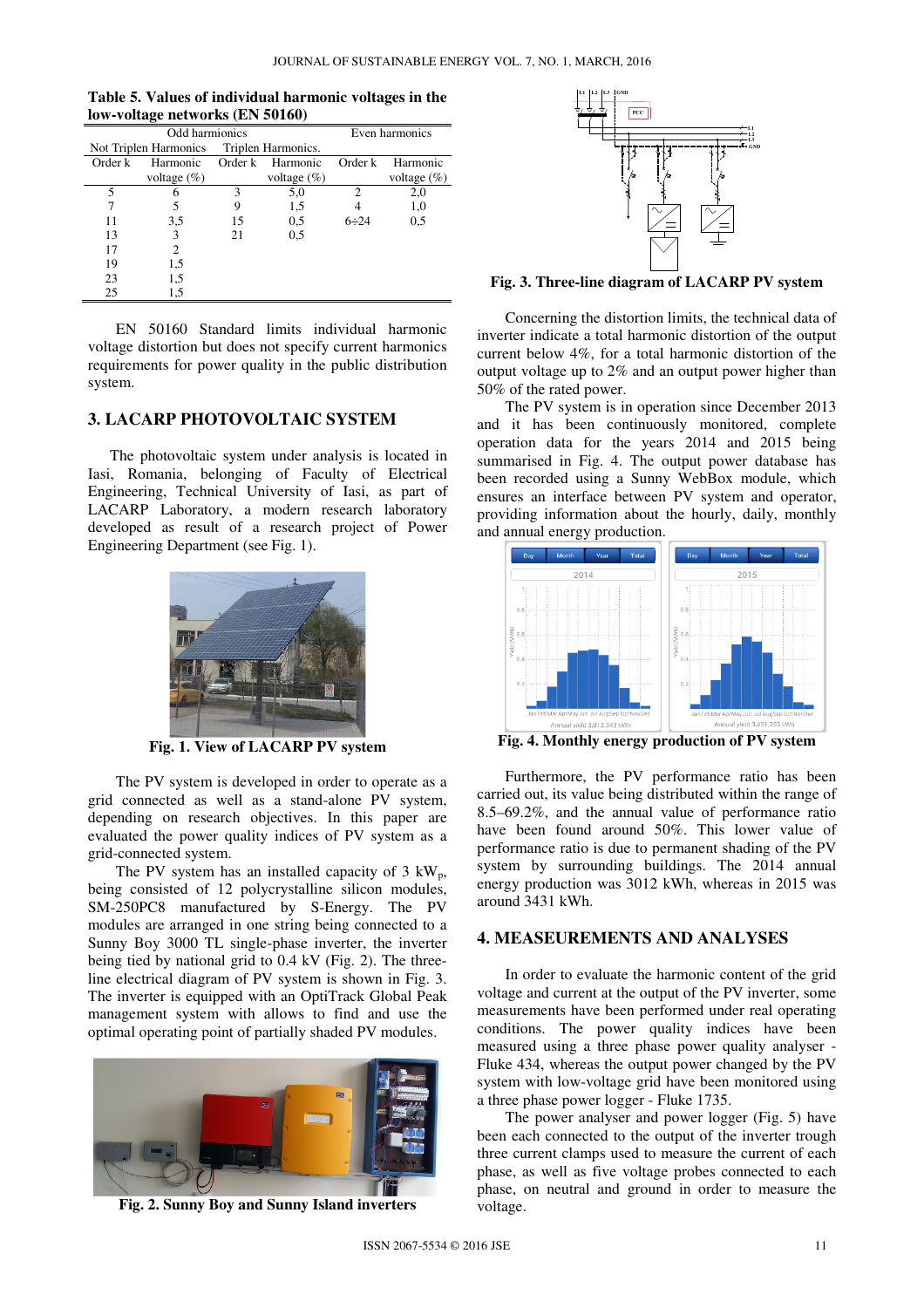

**Fig. 5. Fluke instruments used for measurements** 

Fig. 6 shows the current and voltage waveforms at the PCC of inverter with power grid. The single-phase inverter is interconnected with the power grid through L3 phase, in this order the analyses of the distortion are focused on this phase. As can be seen in this case, with the PV inverter injecting power in the grid to around 20% of its rated power, the voltage waveform is slowly affected by distortions, whereas the current waveform is strongly affected by harmonics.



**Fig. 6. The current and voltage waveforms at the PCC of inverter with power grid** 

The same comments can be drawn from figures 7 and 8, where are indicated the voltage and current harmonics spectrums. First screen from fig. 7 shows the voltage spectrum measured by Fluke 434 and second screen shows the RMS of each voltage harmonic component.



**Fig. 7. Voltage harmonics spectrum at PCC** 

The most restrictive limits for  $THD<sub>V</sub>$  and also for the individual voltage harmonics are in IEEE 519, where the standard limits value of THD<sub>V</sub> to  $5\%$  and values of individual voltage harmonics to 3%. It can be seen from second screen from fig. 7 that the total voltage harmonic distortion index and also the individual harmonic components do not exceed the limits set by this standard.

Fig. 8 shows the current spectrum monitored by the Fluke 434. The harmonic spectrum, depicted in first screen, contains both odd and even harmonics for current, whilst, in second screen, only odd harmonics are considered.



**Fig. 8. Current harmonics spectrum at PCC** 

 As can be seen, a high harmonic content on current is observed, the total harmonic distortion index  $THD<sub>I</sub>$  has higher values than the maximum limits set in the IEEE 519 standard. Moreover, the third harmonic current is considerably higher than it should be, its value 27.1% exceeding the limits from standard. Instead, under these output conditions, with an injected current around 2.5 A, the third harmonic current is 0.48 A, thus, in this case, the limit values for harmonic current stated by EN 61000-3-2 (class A) are not exceeded. The PV inverter is equipment that can not belong to classes B, C and D, being classified into class A.

With regards to the evolution of harmonic content on the voltage and current waveforms, few days monitoring of  $THD<sub>V</sub>$  and  $THD<sub>I</sub>$  has been performed. It was analysed the evolution in time of voltage and current harmonics distortion. For this, it has been continuously monitored the harmonic contents for few days, between April  $5<sup>th</sup>$ and April 8<sup>th</sup>. The monitored data acquired by the instruments Fluke 434 and Fluke 1735 have been processed for same time interval of 100 hours and with 5 minutes averaging interval.

Therefore, fig. 9 shows the evolution of total voltage harmonic distortion and fig. 10 shows the evolution of individual  $3<sup>rd</sup>$ ,  $5<sup>th</sup>$  and  $7<sup>th</sup>$  harmonics for L3 phase, with respect to the power exchanged by the PV system with the low-voltage grid at the point of common coupling.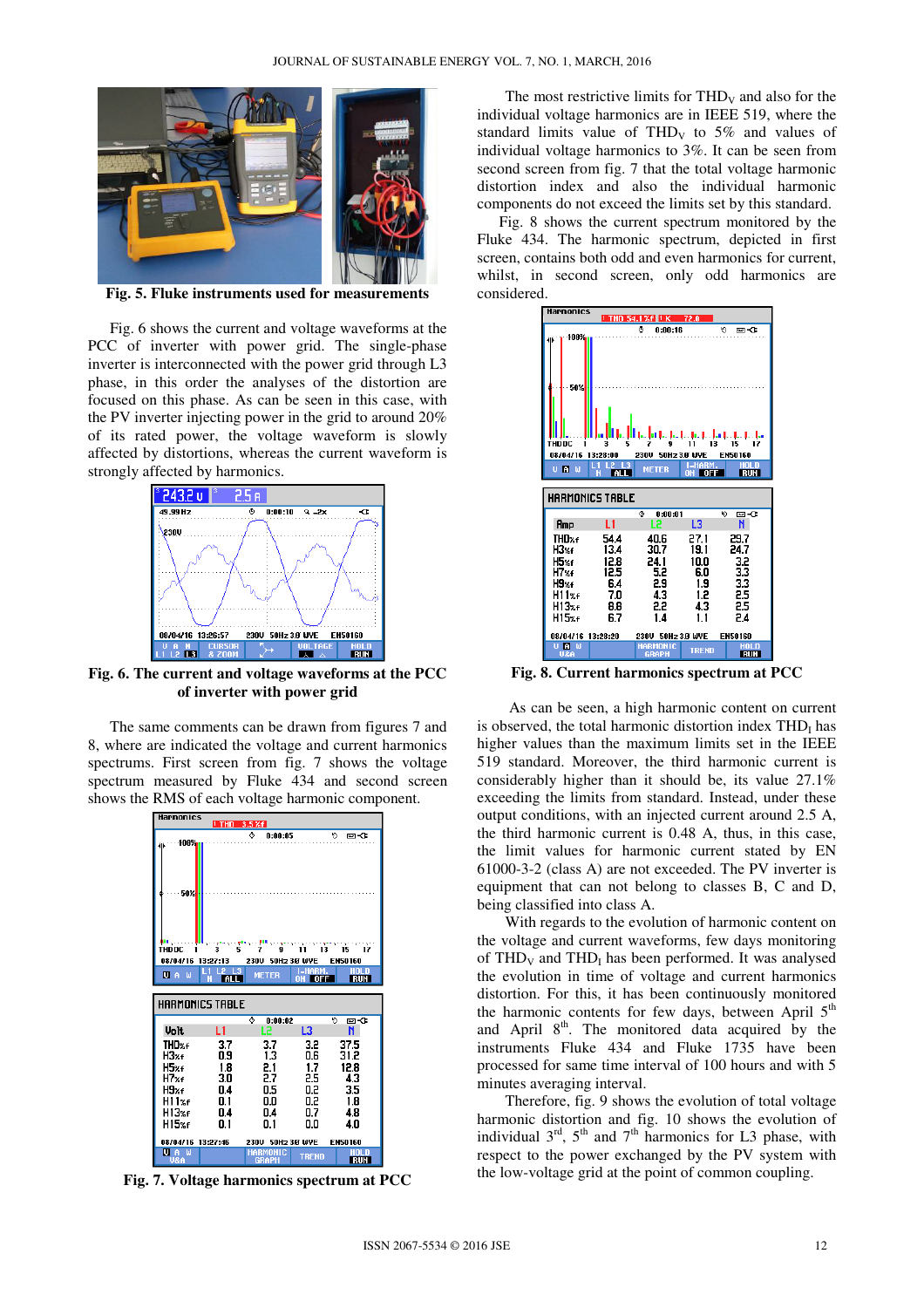

**Fig. 9. Total voltage harmonic distortion** 

The voltage distortion is due to the current demanded by nonlinear loads connected downstream of the PCC (i.e. non-linear inductors from the ballasts of fluorescent lights) and also to the current injected by the PV system, both currents flowing through the impedances of the grid, affecting then the voltage waveform.



**Fig. 10. Individual harmonic voltage distortion** 

As can be seen from previous figures, the evolution of total voltage harmonic distortion and their individual harmonics content does not exceed the limits set by the IEEE 519 standard, so in terms of voltage distortion, the effect of PV system operation is negligible. These conclusions concerning the voltage distortion are in concordance with those found in literature [4,5].

With regards to the evolution of harmonic content of the current, the monitored data have been analysed. Fig. 11 shows the evolution in time of total current harmonic distortion THD<sub>I</sub>, their behaviour denotes a large range of values' variation.

The experimental results show that the total current harmonic distortion at the output of the inverter depends strongly on the inverter output power. Maximum values of total current harmonic distortion have been measured during night and at low active power operation, whereas the minimum values have been observed when the PV inverters operated close to their nominal power. Similar conclusions are founded by different authors in their works [6,7].



**Fig. 11. Total current harmonic distortion** 

Concerning the individual harmonic current evolution, the low order  $(3<sup>rd</sup>, 5<sup>th</sup>$  and  $7<sup>th</sup>$ ) current harmonics for L3 phase have been individually investigated, their evolutions, expressed as the percentage of the fundamental current, being depicted in fig. 12.





As can be seen in fig. 12, individual harmonic current evolution has a similar behaviour for all three odd order harmonics. The behaviour is directly related to the output power injected by PV inverter into grid, high individual harmonics currents being observed during the night and at lower levels of generated power. This can be due to the fact that the magnitude of fundamental component of current during the night and at morning and evening hours has lower values, being directly related on amount of solar radiation falling on PV panels. The higher order current harmonics, over the  $9<sup>th</sup>$  order, have negligible values, in this order these harmonics have not been considered. As can be seen from previous figures, during the daily hours, especially in sunny days, the  $THD<sub>I</sub>$  and also the individual harmonic current have lower values, whilst in the cloudy days, the harmonic contents have a large variation. For instance, in the first day of measurements, the  $THD<sub>I</sub>$  have a lower value around to 5.7%, for second and fourth days have a variation between 6.7% and 95%, whilst, in third day, THD<sub>I</sub> ranges between 5.3% and 44%.